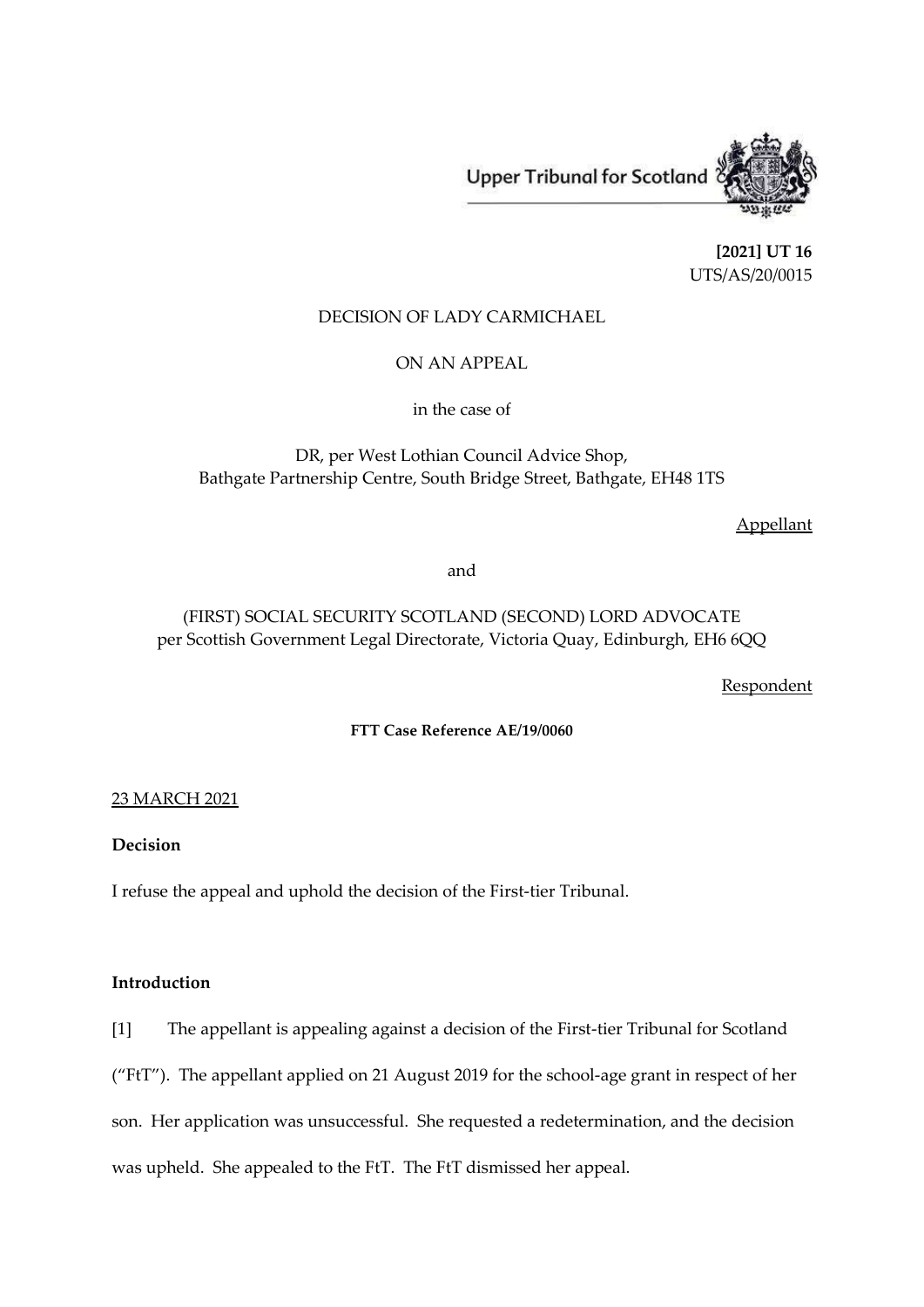[2] The school-age grant is a one-off payment of £250.

[3] The appellant's son ("the child") was born on 9 February 2014, and started school in August 2019.

[4] The appellant's argument involves a contention that provisions of the Scottish statutory instrument which sets the eligibility criteria for the school-age grant are not compatible with the European Convention on Human Rights. I considered on granting permission that the appeal raised a devolution issue as defined in paragraph 1 of Schedule 6 to the Scotland Act 1998, and ordered that the appeal be intimated to the Lord Advocate and the Advocate General for Scotland. Neither had been represented before the FtT. Mr Jajdelski, advocate, was instructed both by the Lord Advocate and by Social Security Scotland.

### **The relevant legislation**

[5] The regulations which apply are the Early Years Assistance (Best Start Grants) (Scotland) Amendment (No 2) Regulations 2019 ("the 2018 regulations"). They were made under section 32 of the Social Security (Scotland) Act 2018 ("the 2018 Act"). Section 32 provides:

"32 - Early years assistance

(1) Early years assistance is assistance (which may or may not take the form of money) given by the Scottish Ministers under section 24 to help towards meeting some of the costs associated with having, or expecting to have, a child in the family. (2) The Scottish Ministers are to make regulations prescribing -

(a) the eligibility rules that are to be applied to determine whether an individual is entitled to early years assistance, and

(b) what early years assistance an individual who is entitled to it is to be given.

(3) Schedule 6 makes provision about the exercise of the power conferred by subsection (2)."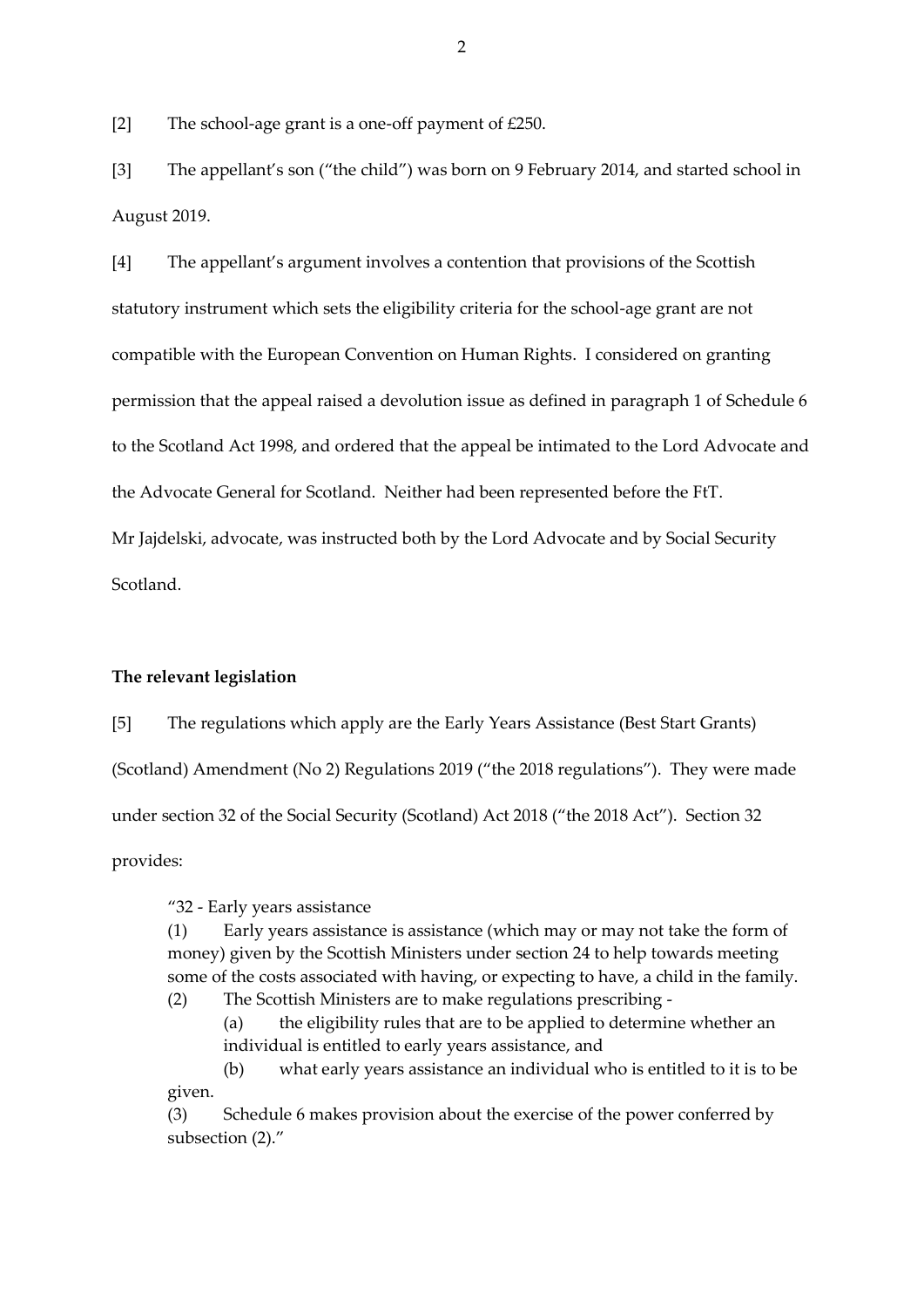Schedule 6 provides:

"Schedule 6 Early years assistance regulations

Part 1 – Eligibility 1.

(1) The regulations must be framed so that an individual's eligibility depends on the individual satisfying one of the primary eligibility criteria.

(2) The primary eligibility criteria are that the individual—

…

(d) is responsible for a child when a specified event in the child's life occurs or has become responsible for the child within a specified period of the event.

6. Application within specified period

The regulations may provide that an individual ceases to be eligible on account of satisfying a primary eligibility criteria unless, by a deadline specified in the regulations—

(a) the individual has applied for early years assistance, …"

[6] The 2018 regulations, so far as relevant, provide in regulation 3 and Schedule 4:

"3 - Overview

(1) Part 2 makes provision about the interpretation of these Regulations.

(2) Schedule 1 makes provision about matters of procedure for determining entitlement to early years assistance.

…

(5) Schedule 4 makes provision about the early years assistance that is to be given in connection with a child reaching the age at which children in Scotland usually start primary school (referred to in these Regulations as "school-age grant").

Schedule 4 School-age grant

Part 1 Eligibility

1 - Eligibility

An individual is eligible for a school-age grant in respect of a child if -

(a) the individual's application for the grant is made on or after 3 June 2019 (see regulation 4 in relation to when an application is to be treated as made),

(b) the individual's application for the grant is made within the period described in paragraph 2,

…

2 - Period within which application must be made

- (1) The period referred to in paragraph 1(b)
	- (a) begins on 1 June in the relevant year, and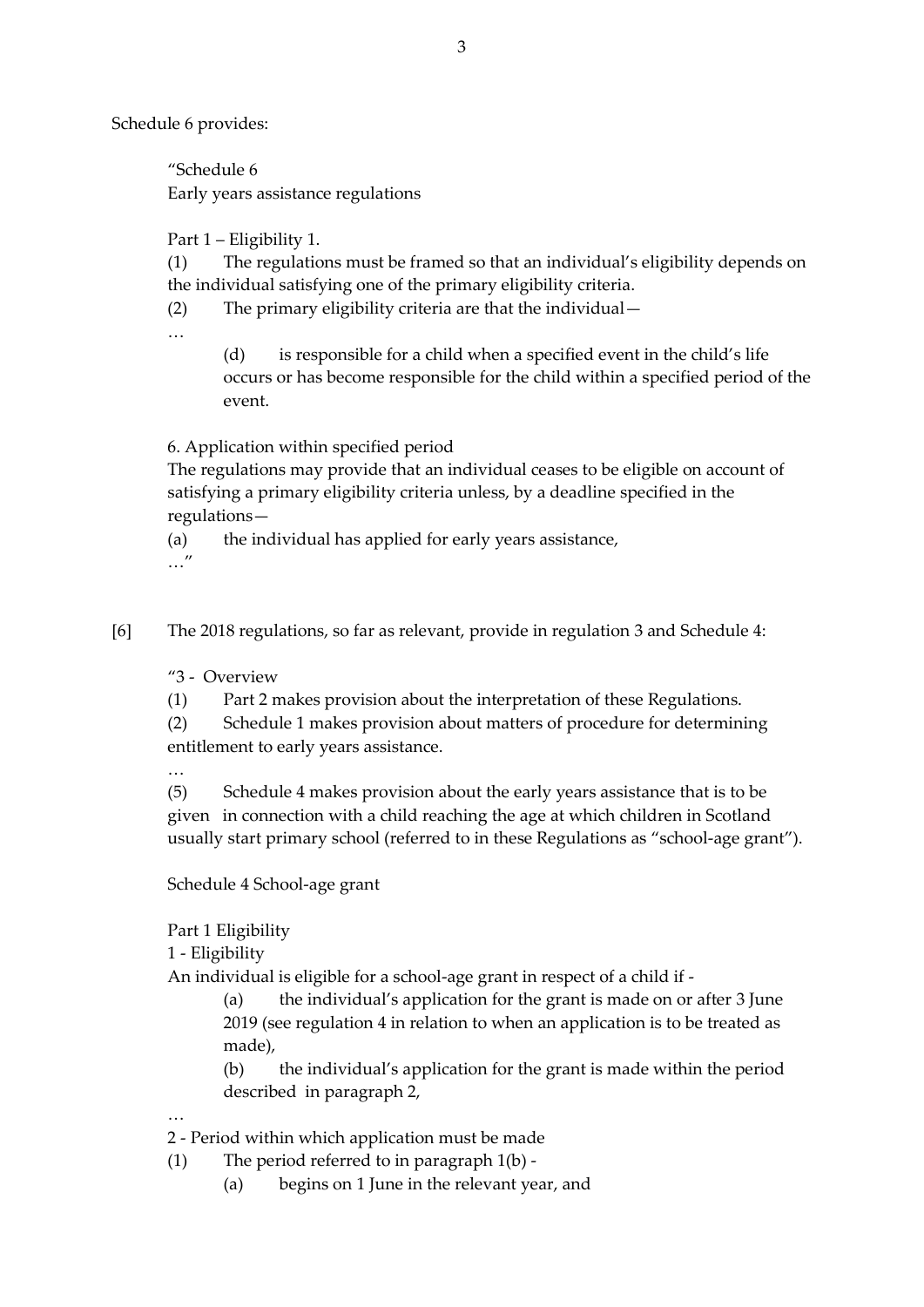- (b) ends at the end of the last day of February in the following year.
- (2) In sub-paragraph (1), "the relevant year" means— (a) if the child's birthday is in January or February, the calendar year in which the child's 4th birthday falls,
- (b) otherwise, the calendar year in which the child's 5th birthday falls."

[7] Those provisions in their current form are the result of amendment to the regulations, by the Early Years Assistance (Best Start Grants) (Scotland) Amendment (No 2) Regulations 2019 ("the 2019 regulations"). One of the effects of the amendment was to create the school-age grant: regulations 7 to 9 of the 2019 regulations. The amendment creating the school-age grant came into force on 3 June 2019: regulation 2(1) of the 2019 regulations.

[8] There is no real dispute between the parties as to how these provisions fall to be construed.

[9] Paragraph 1 of Schedule 4 creates two criteria as to eligibility for the school-age grant.

[10] The first criterion is that the application must be made on or after 3 June 2019: paragraph 1(a) of Schedule 4. This is the date on which the provisions of the 2018 regulations relating to the school-age grant came into force. The first criterion means that a school-age grant could only be applied for after the provisions creating it came into force and not in advance (subject to the exercise of the power under reg. 4(3) to treat an application as made on a chosen day within 10 days of it being received).

[11] The second criterion is that the application must be made within the period described in paragraph 2, which is defined in paragraph 1(b) of Schedule 4. In order to determine what the period described in paragraph 2 is, it is necessary, in the first instance, to identify "the relevant year" in accordance with paragraph 2(2) of Schedule 4. "The relevant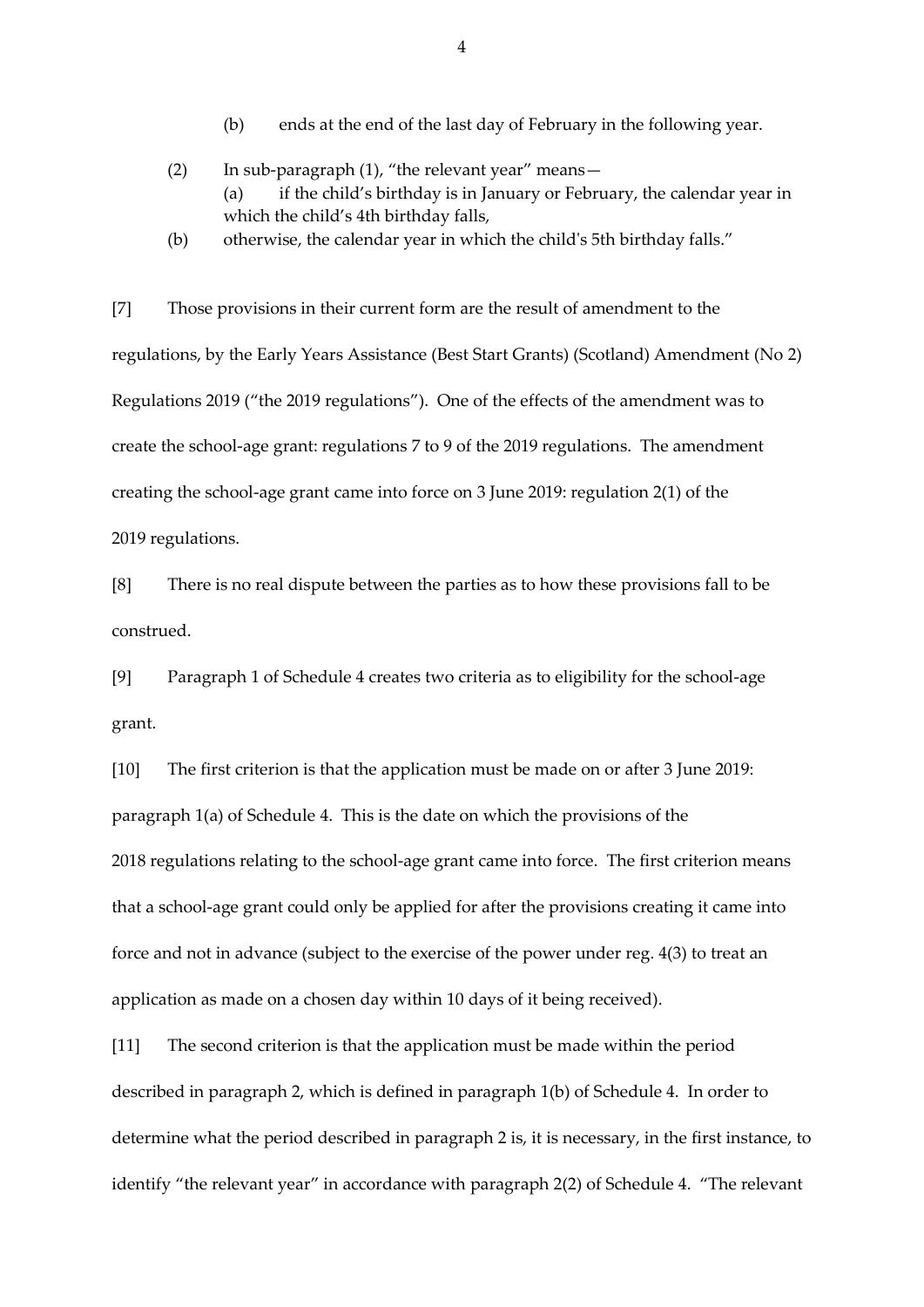year" depends on the month in which the child was born. If the child was born in January or February, the relevant year is the calendar year in which the child's fourth birthday falls. Otherwise it is the calendar year in which the child's fifth birthday falls. An application must be made in the period which beginning on 1 June of the relevant year and ending at the end of the last day of February of the following year.

## **The appellant's case**

[12] The appellant's application failed because it was not made within the period specified in schedule 4 to the regulations. It was not made within the period specified in schedule 4, paragraph 2. For the child, that period would have been between 1 June 2018 and 28 February 2019. It was impossible to make an application for him that complied with both that requirement, and the requirement that the application be made on or after 3 June 2019.

[13] The appellant argued that the regulations were not compatible with Article 1 Protocol 1 of the European Convention on Human Rights read together with Article 14. [14] The appellant submitted that the aim of the legislation – section 32 and Schedule 6 of the 2018 Act – was to provide financial support for children at key points of transition in their early years. The policy aim underlying the regulations was to improve children's wellbeing and life chances, by providing support to low income families at key transition points in early years: *Social Security (Scotland) Bill Policy Paper; Early Years Assistance (Best Start Grant) Illustrative Regulations and Policy Narrative*, a policy document published by the Scottish Government in October 2017. The transition in question was starting school. The effect of the regulations was that the child was not eligible for the school-age grant, whereas other children who started school in the same year that he did would be. Children who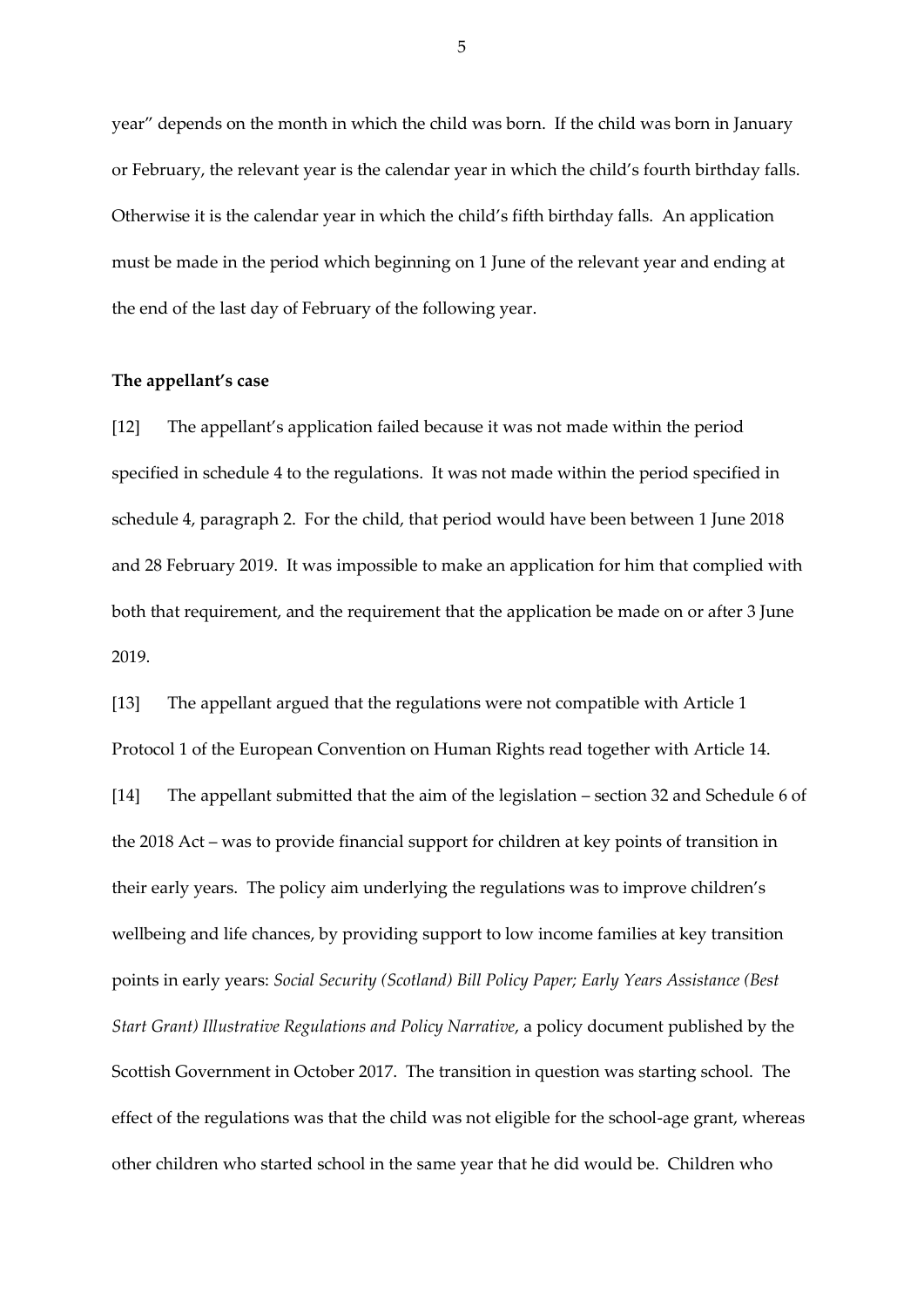were born on or after 1 March 2014 started school at the same time he did. They would be eligible. Their fifth birthday would fall in 2019. An application for such a child might be made between 3 June 2019 and 29 February 2020. Children born in January or February 2015 might also start school in August 2019, and, again, would be eligible if an application were made between those dates.

[15] The appellant did not submit that she had a free-standing claim under Article 1 Protocol 1 ("A1P1"). Rather, she submitted that the benefit fell within the ambit of A1P1, and that the claim was treated differently from those related to children who started school at the same time, on account of the date of birth of the child. That difference of treatment was not in pursuit of a legitimate aim and was not justified.

#### **The respondents' case**

[16] The respondents referred to the Education (Scotland) Act 1980 ("the 1980 Act"), which makes provision in relation to when a person is of school age. The 1980 Act required an education authority to fix two dates: (i) a "school commencement date", which was the date for the commencement of attendance at primary schools in their area: section 32(1). In respect of the school commencement date it must fix, (ii) an "appropriate latest date", which was the date on or before which a child must attain the age of 5 years in order to come within the category of children whom the authority considered of sufficient age to commence attendance at a public primary school at the school commencement date: section 32(4).

[17] The school commencement date was usually a date in August, and the appropriate latest date was usually a date in February the following year. The period between the appropriate latest date and the next following school commencement date could not, except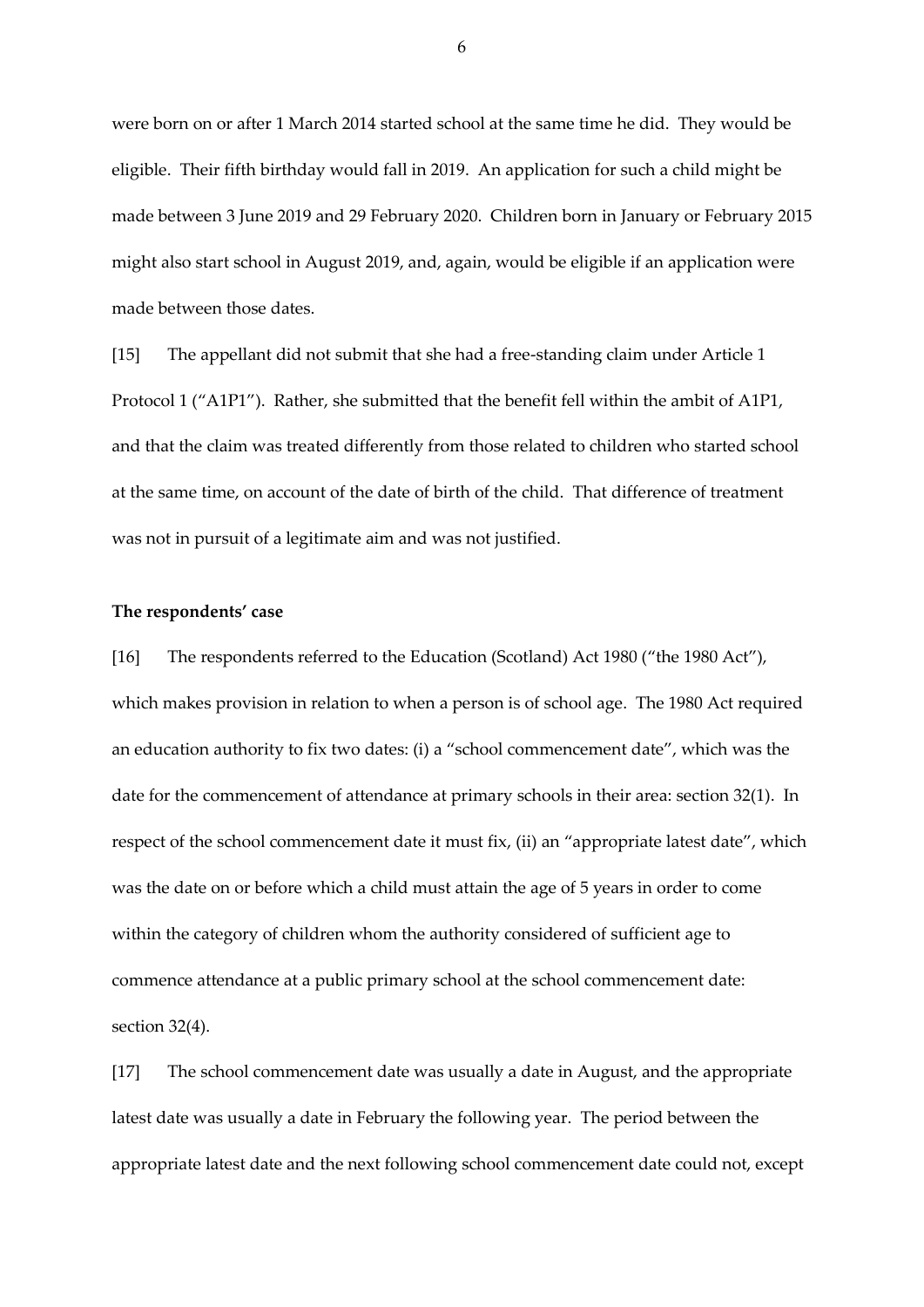with the approval of the Scottish Ministers, exceed 6 months by more than seven days: section 32(7). A child who did not attain the age of 5 years on a school commencement date was, for the purposes of section 31 of the 1980 Act, deemed not to have attained that age until the school commencement date next following the child's fifth birthday: section 32(3). [18] That meant that a child could start primary school if the child was not yet 5 years old at the beginning of the school year in August, but would have turned 5 by the appropriate

latest date in February the following year.

[19] The education authority had to make provision for a child in that category to attend school: section 32(6). There was, however, no duty on a parent whose child had not attained the age of 5 years by the start of the school year. That meant that a parent could "defer" the start of the child's attendance at school until the following school year.

[20] The first eligibility criterion, that the application must be made on or after 3 June 2019, was concerned with the timing of the application relative to a particular date, and did not, directly or indirectly, concern any characteristics of the appellant or the child. The application was made after 3 June 2019 and so no issue arose about paragraph 1(a) of Schedule 4.

[21] In relation to the second criterion, although it was expressed as concerned with the timing of the application, it related in part to how old the child was in respect of whom the application was made. Counsel offered by way of example the case of a child born in January 2013. His fourth birthday would fall in January 2017. The relevant period (so far as the second criterion was concerned) would be 1 June 2017 to 28 February 2018. The child could not satisfy the first criterion, because the application could not be made after 3 June 2019. There was no entitlement to school-age grant because it was not available in respect of children who attained the age at which children usually start school before the school-age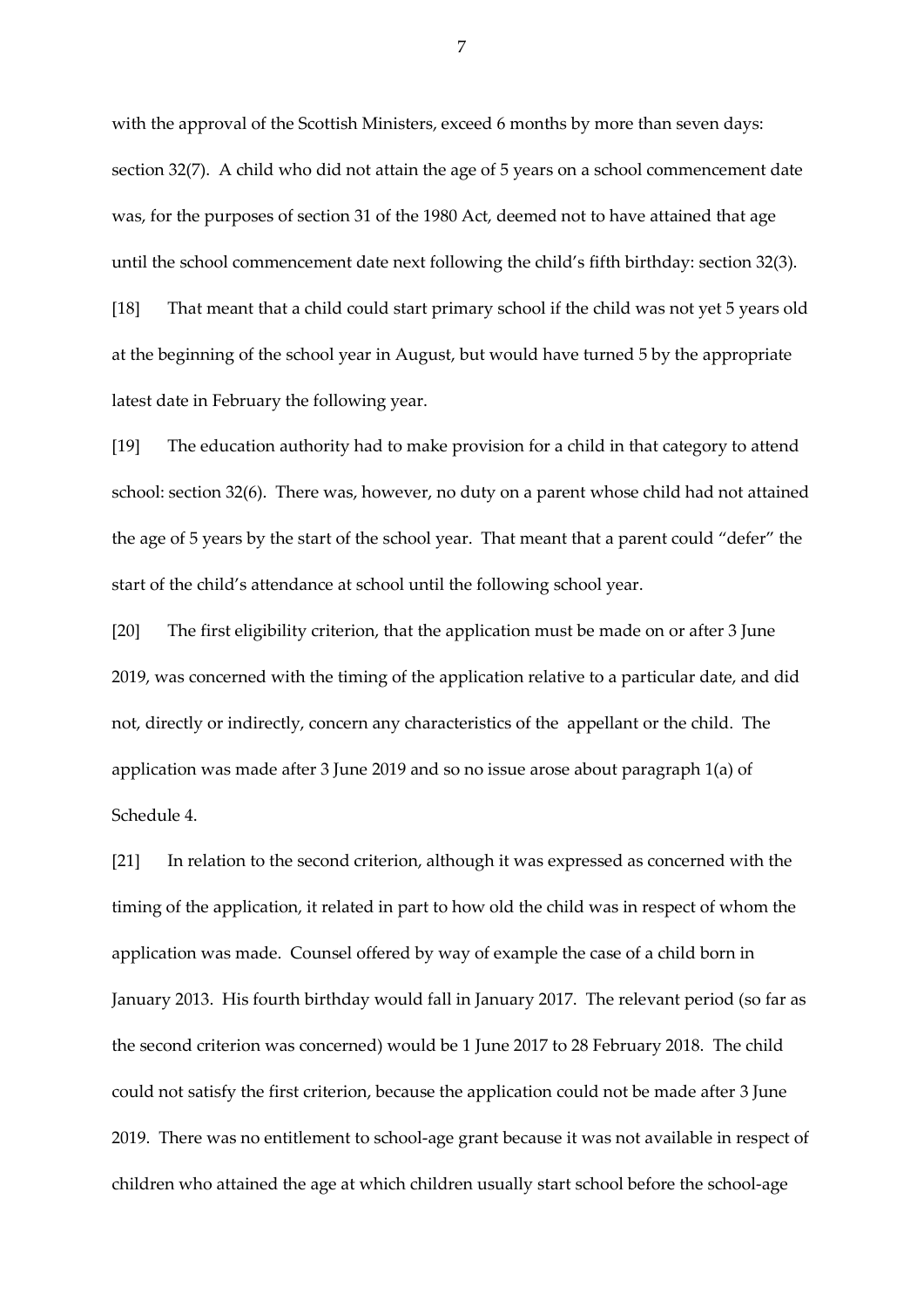grant was introduced. It was not a defect in the statutory scheme that it did not apply retrospectively to all children in respect of whom all the other eligibility criteria would have been satisfied if the grant had been created earlier.

[22] The first cohort of children in respect of whom applications could satisfy both criteria were those born between 1 March 2014 and 28 February 2015. There must inevitably be a cut-off point for eligibility. The power in regulation 4(3) could never have been exercised so as to render the application relating to the child eligible.

[23] The respondents summarised their position in the following way.

[24] First, eligibility for the school-age grant was tied, by the second criterion, to the child reaching the age at which children in Scotland usually started school. Reaching that age was an event in the child's life for the purposes of paragraph 1 of Schedule 6 of the 2018 Act, even if the child did not actually start school at that point.

[25] Second, the question of whether a child had attained an age at which children in Scotland usually started school was distinct from the question of when that child actually started school. The second criterion was not concerned with when a child actually started school.

[26] Third, the choice between tying eligibility to (i) the child's reaching the relevant age or (ii) the child's starting school was a choice for the Scottish Ministers. The enabling provisions of the 2018 Act permitted them to choose either option, and the choice of the first option was open to them. It was not discriminatory or otherwise unlawful. It was intelligible why, for the purposes of assessing eligibility, a criterion such as that adopted by the Scottish Ministers was conducive to good administration, especially where it was the parent's decision whether or not to defer a child's commencement of primary school. Tracking a child's precise age, having regard to the framework under the 1980 Act, was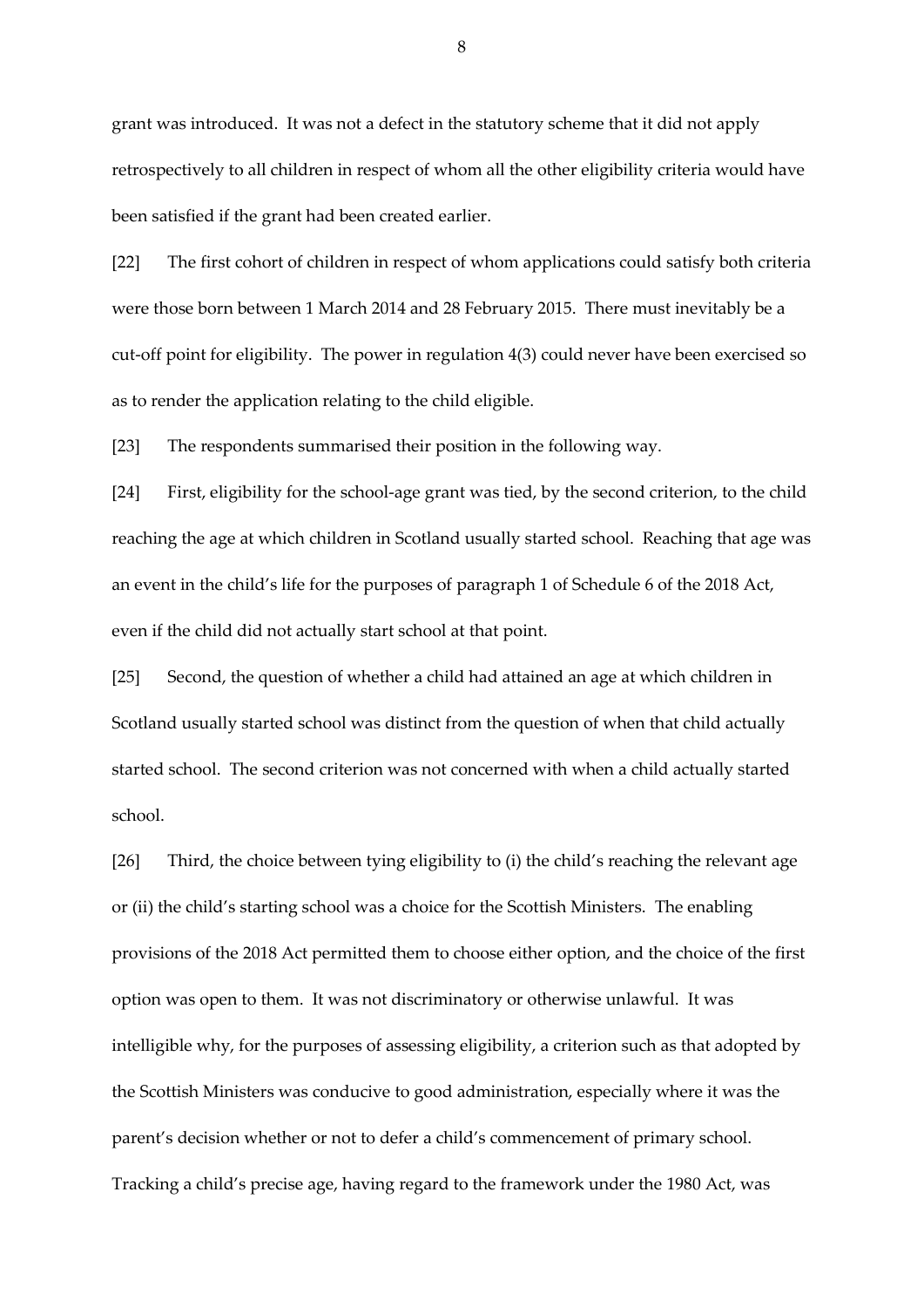more straightforward than tracking when a child actually started school. It made it easier for the Scottish Ministers to forecast the need for funding in relation to the school-age grant in any particular application window. I observe that this justification was advanced by way of submission, rather than by reference to any documents reflecting the formation of policy on this basis, or a statement or affidavit by an official in the relevant department of government.

[27] In addressing compatibility with A1P1 read with Article 14 ECHR, I required to consider the following questions: (1) Do the circumstances fall within the ambit of one or more of the Convention rights?; (2) Has there been a difference of treatment between two persons who are in an analogous situation?; (3) Is that difference of treatment on the ground of one of the characteristics listed or "other status"?; (4) Is there an objective justification for that difference in treatment? (*McLaughlin's Application for Judicial Review, Re* [2018]

1 WLR 4250, Baroness Hale, paragraph 15).

[28] So far as the first of these was concerned, the respondents accepted that the circumstances of the appeal fell within the ambit of A1P1 for the purposes of Article 14. The relevant test was that set out in *Stec* v *United Kingdom* (2006) 43 EHRR 47, at paragraph 54. But for the condition of entitlement about which the appellant complained, she would have had a right to receive the benefit in question.

[29] As to the second, the respond accepted that there was a difference of treatment between children born on or after 1 March 2014 and children born before that date. Children in both of those groups started school in August 2019. Age could constitute other status for Article 14 purposes: *Schwizgebel* v *Switzerland*, 25762/07, paragraph 85; *Carvalho Pinto de Sousa Morais* v *Portugal*, no. 17484/15, 25 July 2017, paragraph 45.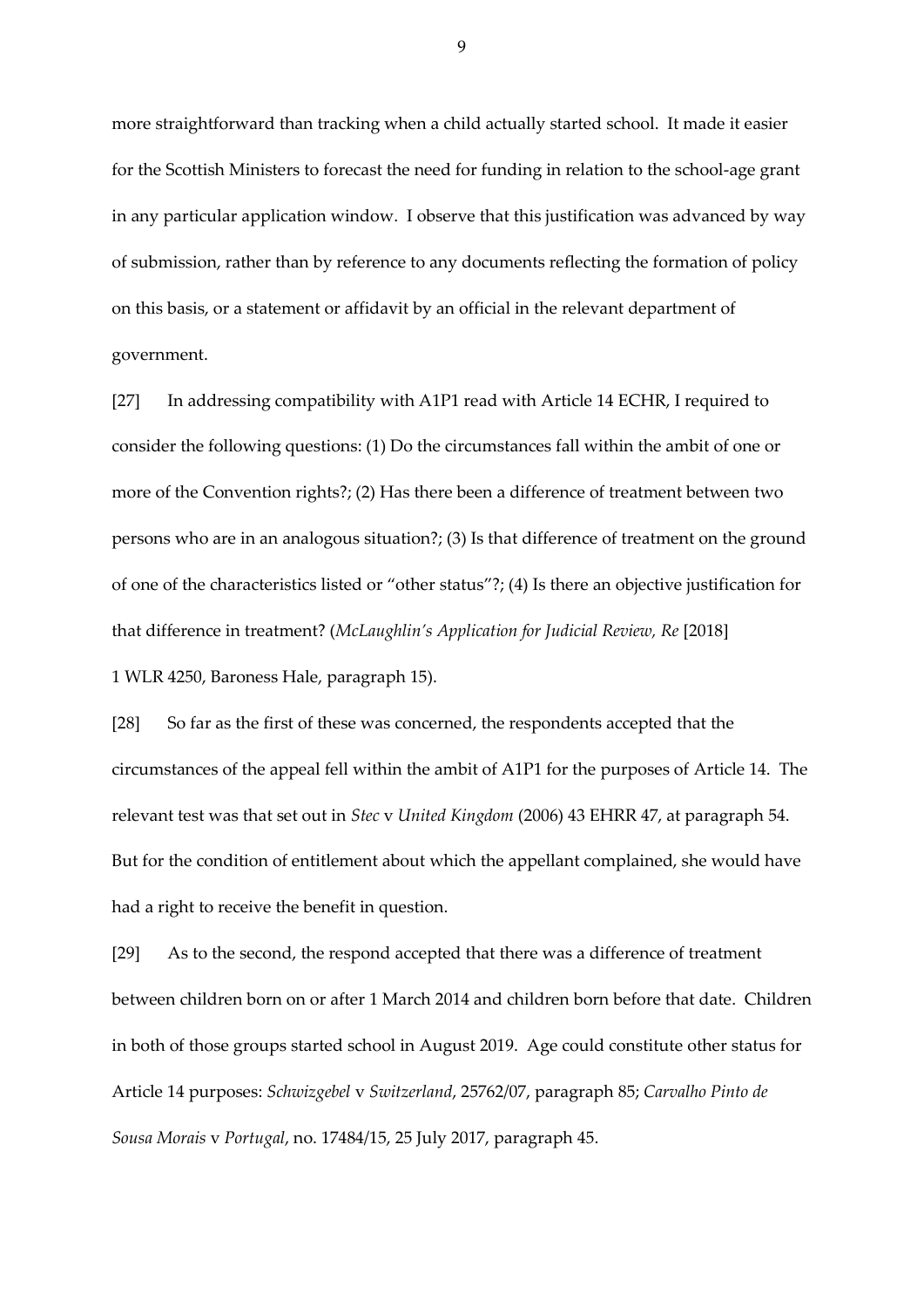[30] There was no discrimination as a result of a particular date being chosen for the commencement of a new legislative regime, and differential treatment arising from legislative change was not discriminatory where it had a reasonable and objective justification: *Zammit* v *Malta* (2017) 65 EHRR 17, paragraph 70; *Minter* v *United Kingdom* (2017) 65 EHRR SE6, paragraph 69; *R(TP)* v *Secretary of State for Work and Pensions* [2020] EWCA Civ 37, paragraph 101.

[31] So far as "status" was concerned, there was no relevant difference of status created by the Scottish Ministers' choice of a particular date (3 June 2019) for the commencement of the school-age grant, coupled with the restriction of the grant to children of an age at which children in Scotland usually start school (but not older children), although that meant that all children born before 1 March 2014, irrespective of the month of their birth, were ineligible because they fell on the wrong side of the eligibility line.

[32] Alternatively, if there were a relevant difference of status (cf *R(Delve)* v *Secretary of State for Work and Pensions* [2020] EWCA Civ 1199, paragraphs 29-36) and the matter were to be analysed as differential treatment on the grounds of age, there was a reasonable and objective justification for it in the interests of clarity and good administration, for the reasons already outlined.

[33] Section 1 of the 2018 Act set out the Scottish Social Security principles. Courts or tribunals might take those into account when determining any question in proceedings to which the principles were relevant.

[34] In terms of section  $1(g)(ii)$  of the 2018 Act, opportunities were to be sought to continuously improve the Scottish social security system in ways which advance equality and non-discrimination. The principle in section  $1(g)(ii)$  was concerned with opportunities to improve the social security system. The tribunal was concerned only with the proper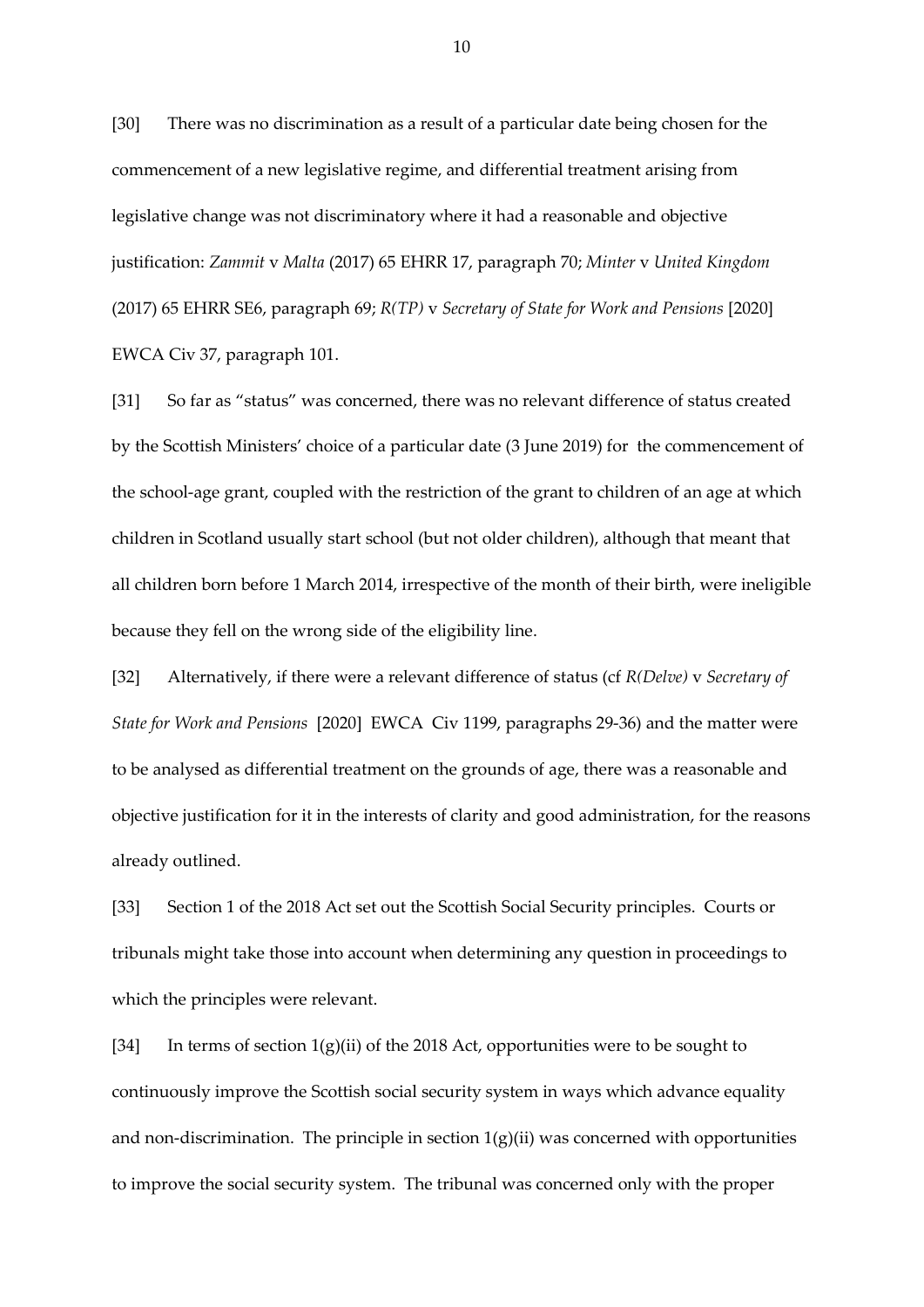application of the existing system, and not with improving it. The principle was not, therefore, directly relevant to the task before tribunal. Taking the principle into account would not have led to a different result.

[35] In terms of section 1(h) of the 2018 Act, the Scottish social security system was to be efficient and deliver value for money. The Scottish Ministers' choice to frame the eligibility criteria in such a way that the school-age grant was not available in respect of children born before 1 March 2014, having regard to (i) the date of creation of the grant on 3 June 2019 and (ii) the framework under the 1980 Act, allowed for efficiency in the system. Counsel referred to the same matters to which he had already referred as supporting the choice of the Ministers to make the provision they had. Taking this principle into account would, therefore, only have supported the FtT's decision.

## **Decision**

#### [36] Article 14 ECHR provides:

"The enjoyment of the rights and freedoms set forth in the European Convention on Human Rights and the Human Rights Act shall be secured without discrimination on any ground such as sex, race, colour, language, religion, political or other opinion, national or social origin, association with a national minority, property, birth or other status."

[37] As became clear in the course of the hearing, the dispute between the parties is focused in two questions. The first is whether there is a difference of treatment on the grounds of age, and the second is whether there is an objective justification for that difference in treatment. The European Court of Human Rights has articulated the criteria which enable determination of whether a difference in treatment contravenes Article 14 in a number of cases, including that of *Stec*, at paragraphs 51 and 52: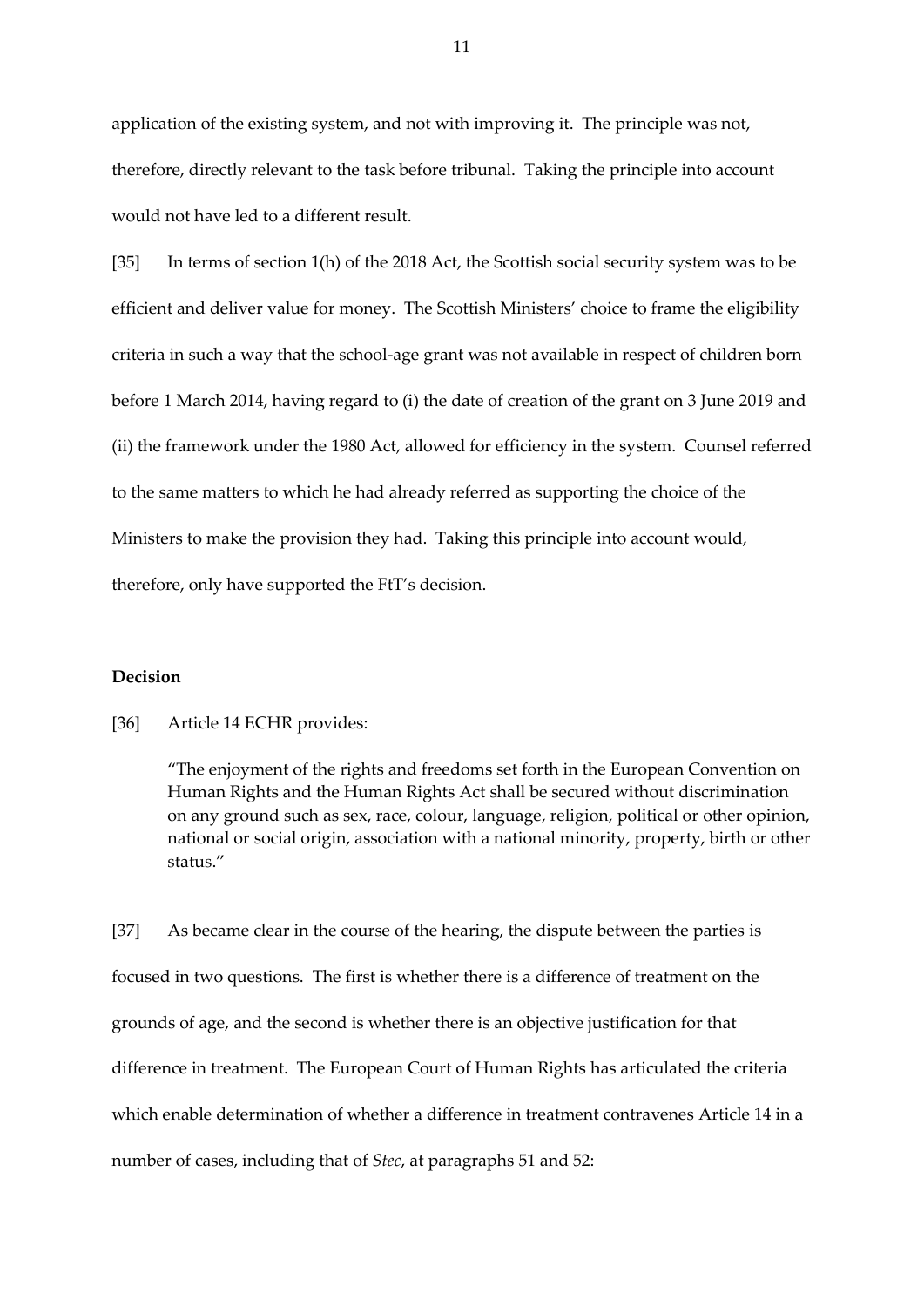"51. … A difference of treatment is, however, discriminatory if it has no objective and reasonable justification; in other words, if it does not pursue a legitimate aim or if there is not a reasonable relationship of proportionality between the means employed and the aim sought to be realised. The contracting state enjoys a margin of appreciation in assessing whether and to what extent differences in otherwise similar situations justify a different treatment.

52. The scope of this margin will vary according to the circumstances, the subjectmatter and the background (see *Petrovic* v*. Austria*, judgment of 27 March 1998, Reports 1998-II, § 38). As a general rule, very weighty reasons would have to be put forward before the Court could regard a difference in treatment based exclusively on the ground of sex as compatible with the Convention (see *Van Raalte*, cited above, § 39, and *Schuler-Zgraggen* v*. Switzerland*, judgment of 24 June 1993, Series A no. 263, § 67). On the other hand, a wide margin is usually allowed to the State under the Convention when it comes to general measures of economic or social strategy […] Because of their direct knowledge of their society and its needs, the national authorities are in principle better placed than the international judge to appreciate what is in the public interest on social or economic grounds, and the Court will generally respect the legislature's policy choice unless it is "manifestly without reasonable foundation" […]"

As Baroness Hale noted in *AL (Serbia)* v *Secretary of State for the Home Department* [2008]

1 WLR 1434, at paragraphs 24 and 25, there has been a tendency in the reasoning of the Strasbourg court to focus on justification, rather than on embarking on a close analysis of whether the person with whom a claimant wishes to compare himself is in a similar or analogous position. The question has been whether differences in otherwise similar situations justify a different treatment.

[38] In *R(TP)* the Court of Appeal made the following observations, at paragraph 101:

"It is readily understandable and inevitable that legislation has to be brought into force at some point in time. Some people will therefore not necessarily benefit or be caught by it, depending on the date when events occur in relation to them. Without more, it is not possible to complain of such a distinction in treatment under Article 14. Whether one analyses that as following from the fact that there is no relevant "status" or simply that there is a reasonable and objective justification for the difference in treatment created by the legislation is in the end immaterial."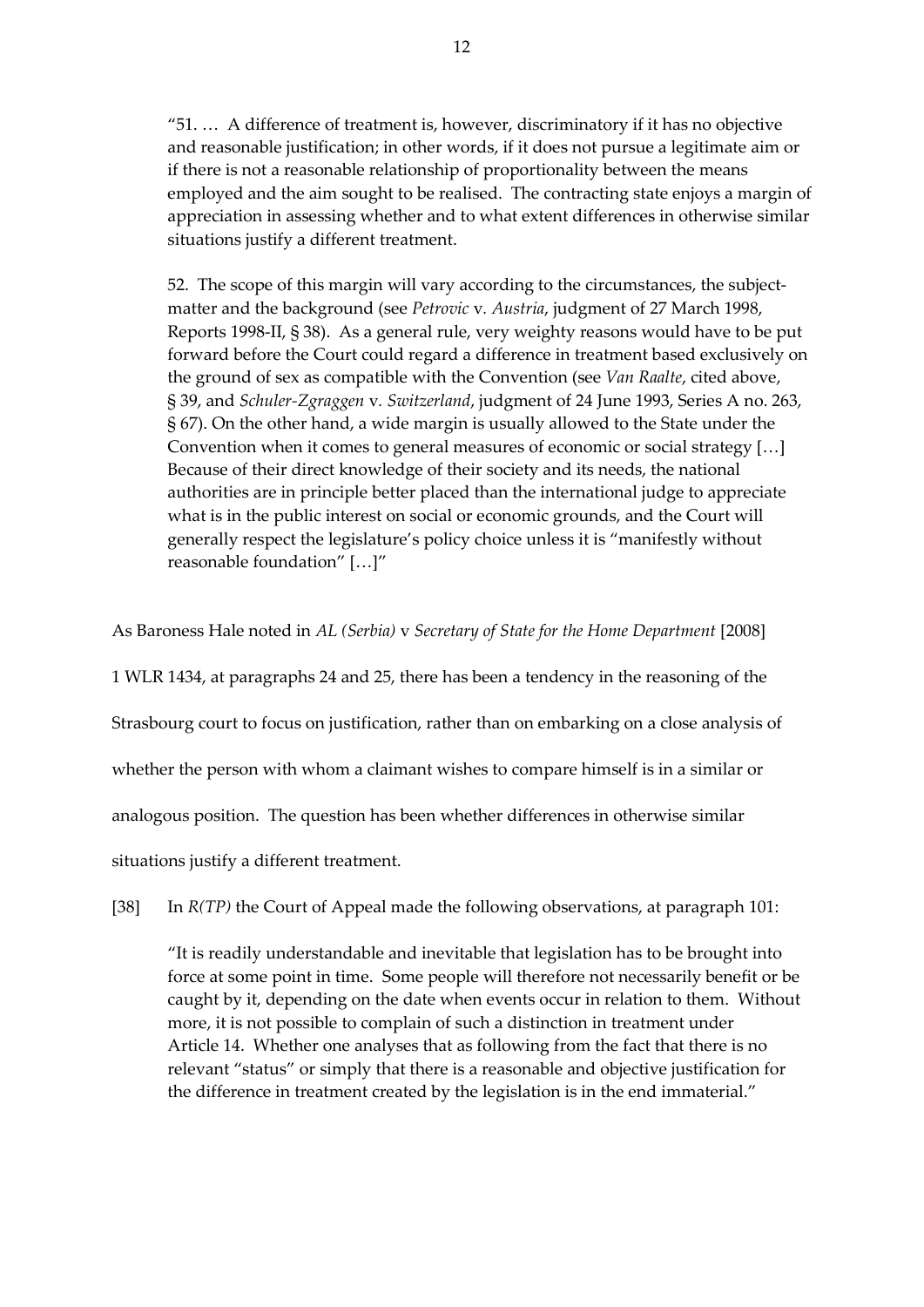[39] In that passage the court was considering the case of *Zammit*, which had related to a restriction on increasing rent imposed by an ordinance. The landlords complained they had been treated differently from property owners who had begun leasing their property after 1995, and who were not subject to the same restriction. It expressing an understanding of the reasoning in *Zammit*, but rejecting its application to the case before it, which related to Universal Credit, and what it held were differences of treatment between different classes of claimant which were on the grounds of "other status".

[40] The case of *Zammit* is not analogous to this appeal. In my view, there is a difference of treatment between applications relating to children born respectively before and after 1 March 2014, and who are otherwise in a sufficiently similar or analogous situation, namely that they all started primary school in August 2019. It is based on their date of birth. That is a characteristic that is capable of being a status for the purposes of Article 14. I proceed, therefore, to consider whether the respondents have demonstrated that that difference is justified.

[41] The 2018 Act makes provision for assistance meeting some of the costs associated with having, or expecting to have, a child in the family: section 32(1). The eligibility rules are to framed on the basis of criteria that the individual making the claim is responsible for a child when a specified event in the child's life occurs. Although the criterion in paragraph 1(b) and 2 of the 2018 regulations is framed by reference to the period within which an application must be made, its effect is to tie eligibility to the child's reaching the age at which a child in Scotland would usually start school.

[42] A criterion which made the grant available to all children who started school in the August after the introduction of the grant is one which might well have been open to the Scottish Ministers. It would have avoided the consequence of which the appellant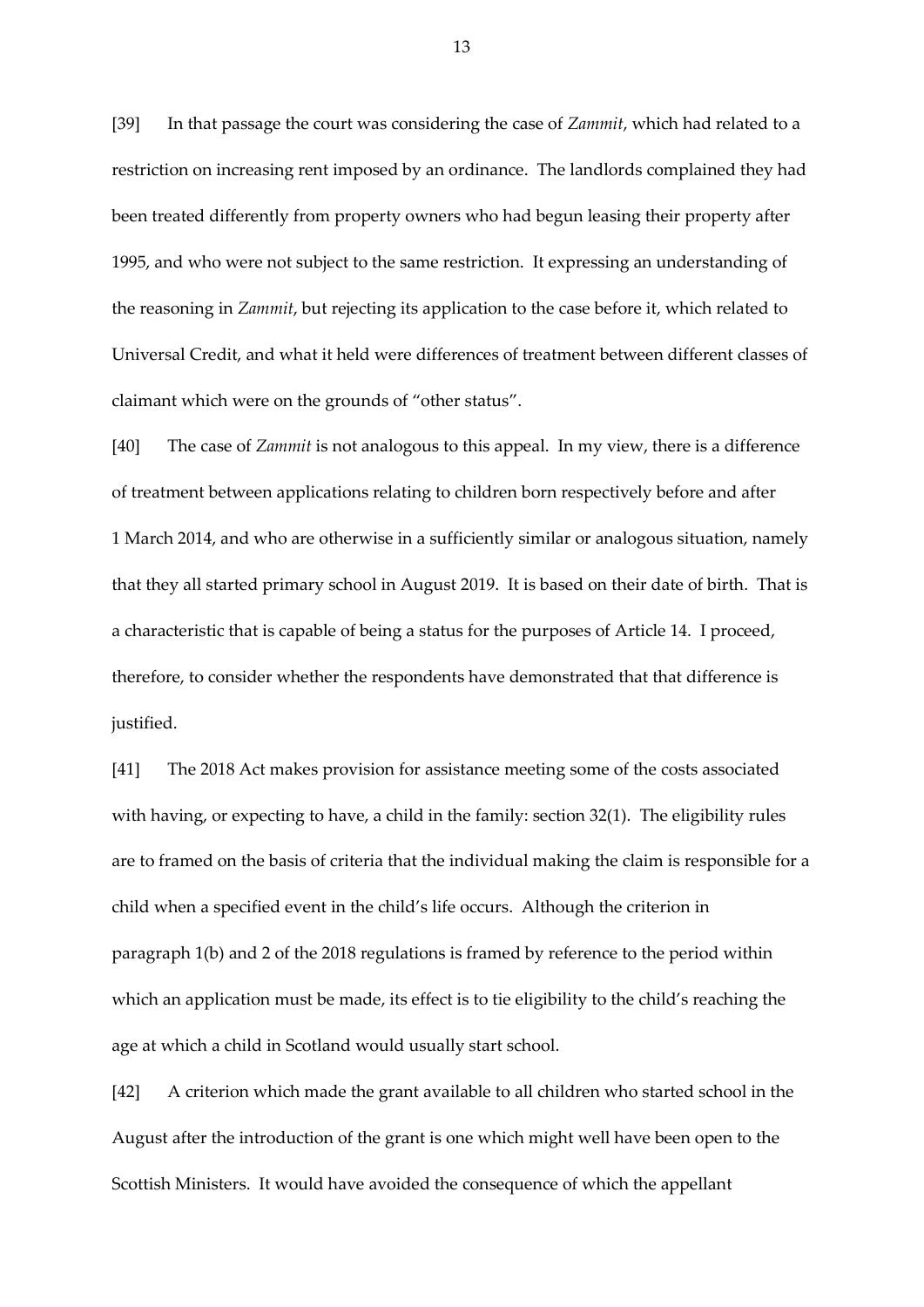complains. The choice of measure is one in relation to which there is a margin of appreciation available to the Scottish Ministers. The decisions as to the provision of financial assistance to families in the form of the school-age grant falls within the realm of social and economic policy.

[43] A solution linking eligibility to the date on which a child actually started school was not the only solution open to the Scottish Ministers. There is nothing of itself arbitrary or unreasonable about choosing to link eligibility to the event which is the child's reaching the age at which children usually attend school in Scotland. The respondents say that that solution was preferable in the interests of good administration and budgetary planning. The date on which a child actually attends school, if he does at all, is in the hands of the child's parent. A child's date of birth, however, is a known fact, which will not change. It is easy to track, and it is therefore easier for the Ministers to estimate what funds will be needed to meet it in coming years. To have selected the criterion that the Scottish Ministers did, and for those reasons, is not manifestly without foundation. I therefore refuse the appeal.

[44] I have disposed of this matter without reference to any of the principles in section 1 of the 2018 Act. Section 2 permits, rather than requires, a court or tribunal to take them into account when determining any question arising in proceedings to which the principles are relevant. What the appellant asks me to do in this appeal is to find that provisions of the 2018 regulations are incompatible with a Convention right, which would mean that the Scottish Ministers did not have the power to make them. I do not regard the principles in section 1 as illuminating the question of law that I require to determine in this case.

[45] Had I found that any provision of the 2018 regulations was incompatible with a Convention right, I would have sought further submissions as to the practical consequences